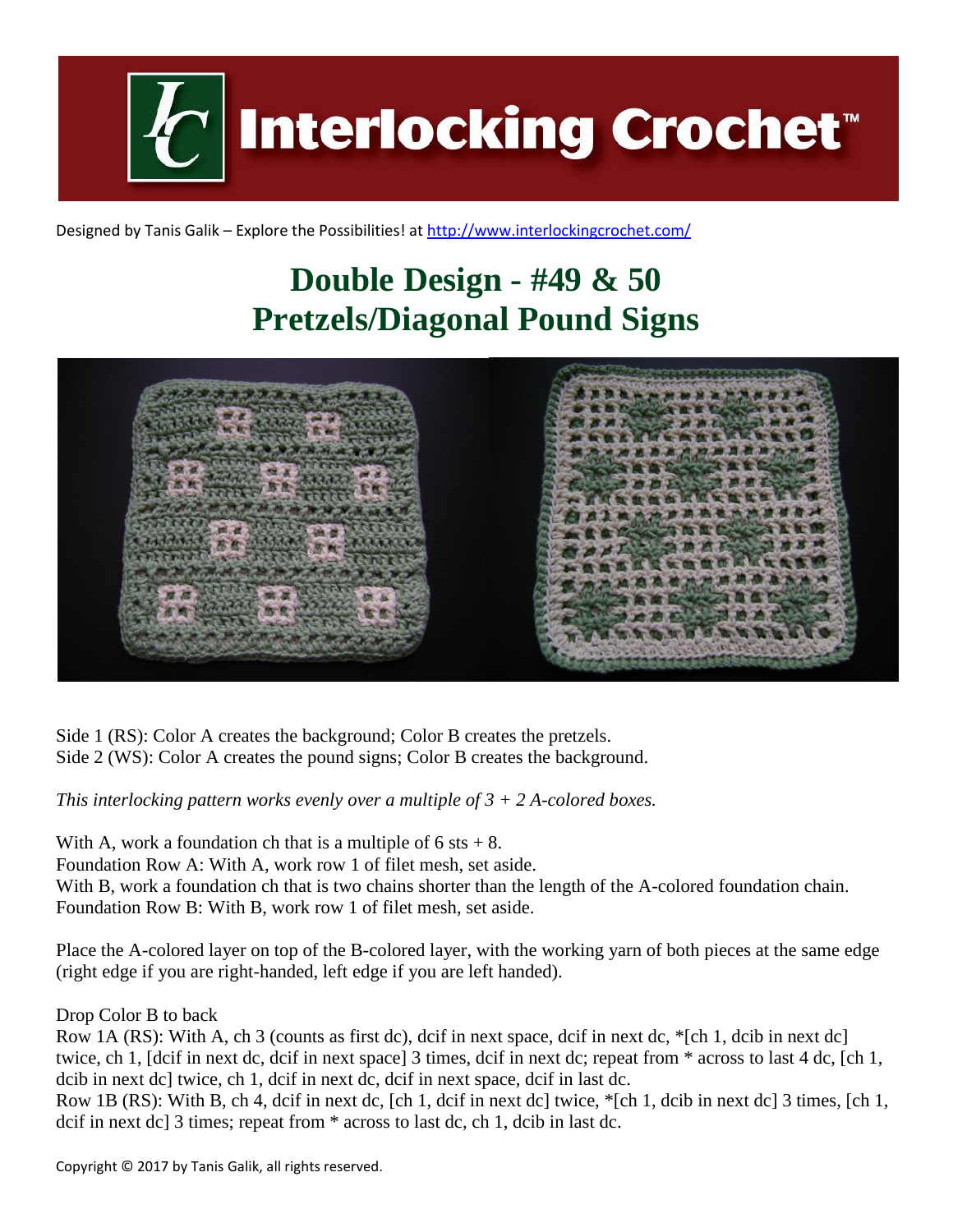Turn the entire piece.

#### Drop Color B to front

Row 2A (WS): With A, ch 3, [dcib in next dc] twice, \*[ch 1, dcif in next dc] twice, ch 1, [dcib in next dc] 7 times; repeat from \* across to last 5 dc, [ch 1, dcif in next dc] twice, ch 1, [dcib in next dc] 3 times . Row 2B (WS): With B, ch 4, dcib in next dc, [ch 1, dcib in next dc] twice, \*[ch 1, dcif in next dc] 3 times, [ch 1, dcib in next dc] 3 times; repeat from \* across to last dc, ch 1, dcif in last dc.

Turn the entire piece.

Drop Color B to back

Row 3A (RS): With A, ch 3, [dcif in next dc] twice, \*[ch 1, dcib in next dc] twice, ch 1, [dcif in next dc] 7 times; repeat from \* across to last 5 dc, [ch 1, dcib in next dc] twice, ch 1, [dcif in next dc] 3 times. Row 3B (RS): With B, ch 4, dcib in next dc, \*ch 1, dcib in next dc; repeat from \* across.

Turn the entire piece.

Drop Color B to front

Row 4A (WS): With A, ch 4, skip next dc, dcib in next dc, \*[ch 1, dcib in next dc] 3 times, [ch 1, skip next dc, dcib in next dc] 3 times; repeat from \* across to last 5 dc, [ch 1, dcib in next dc] 3 times, ch 1, skip next dc, dcib in last dc.

Row 4B (WS): With B, ch 4, dcif in next dc, \*ch 1, dcif in next dc; repeat from \* across.

Turn the entire piece.

#### Drop Color B to back

Row 5A (RS): With A, ch 3, dcif in next space, dcif in next dc, [dcif in next space, dcif in next dc] 3 times, \*[ch 1, dcib in next dc] twice, ch 1, [dcif in next dc, dcif in next space] 3 times, dcif in next dc; repeat from \* across to last 7 dc, [ch 1, dcib in next dc] twice, ch 1, [dcif in next dc, dcif in next space] 4 times, dcif in last dc. Row 5B (RS): With B, ch 4, dcib in next dc, [ch 1, dcib in next dc] twice, \*[ch 1, dcif in next dc] 3 times, [ch 1, dcib in next dc] 3 times; repeat from  $*$  across to last 7 dc, [ch 1, dcif in next dc] 3 times, [ch 1, dcib in next dc] 4 times.

Turn the entire piece.

### Drop Color B to front

Row 6A (WS): With A, ch 3, dcib in next dc, [dcib in next d] 7 times, \*[ch 1, dcif in next dc] twice, ch 1, [dcib in next dc] 7 times; repeat from \* across to last 2 dc, [dcib in next dc] twice, [dcib in next dc] 3 times . Row 6B (WS): With B, ch 4, dcif in next dc, [ch 1, dcif in next dc] twice, \*[ch 1, dcib in next dc] 3 times, [ch 1, dcif in next dc] 3 times; repeat from \* across to last dc, dcif in last dc.

Turn the entire piece.

### Drop Color B to back

Row 7A (RS): With A, ch 3, dcif in next dc, [dcif in next dc] 7 times, \*[ch 1, dcib in next dc] twice, ch 1, [dcif in next dc] 7 times; repeat from \* across to last 2 dc, [dcif in next dc] twice.

Row 7B (RS): With B, ch 4, dcib in next dc, \*ch 1, dcib in next dc; repeat from \* across.

Copyright © 2017 by Tanis Galik, all rights reserved. 2